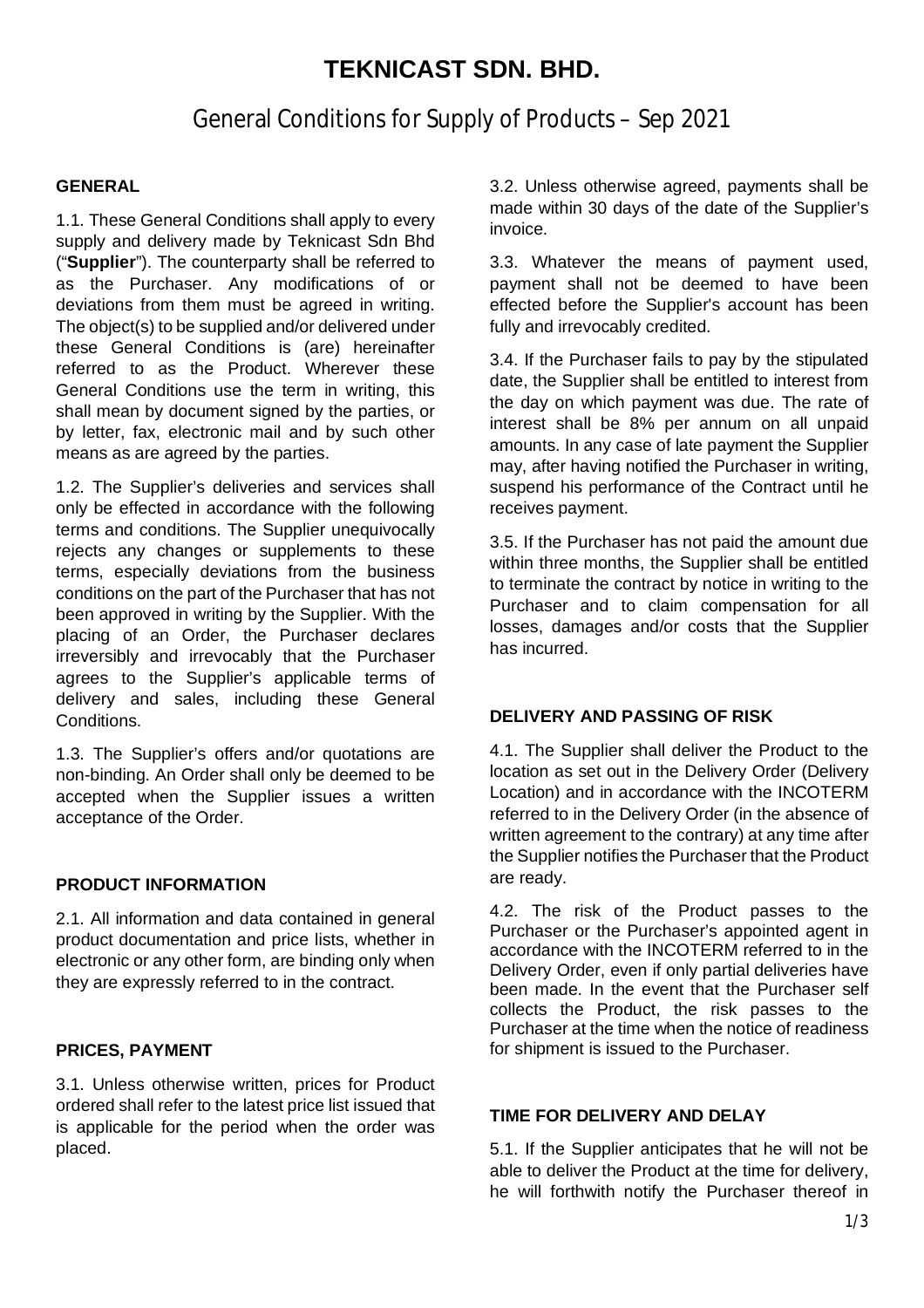writing, stating the reason, and, if possible, the time when delivery can be expected.

5.2. The Supplier shall not be liable for any delay in delivery of the Product that is caused by a Force Majeure Event or the Purchaser's failure to provide the Supplier with adequate delivery instructions or any other relevant instructions for the supply of the Product.

5.3. If the Purchaser anticipates that he will be unable to accept delivery of the Product at the delivery time, he shall forthwith notify the Supplier in writing thereof, stating the reason and, if possible, the time when he will be able to accept delivery. If the Purchaser fails to accept delivery at the delivery time, he shall nevertheless pay any part of the purchase price which but for the cancellation of the delivery would have become due.

5.4. The Supplier shall arrange for storage of the Product at the risk and expense of the Purchaser.

5.5. The Supplier shall also, if the Purchaser so requires, insure the Product at the Purchaser's expense.

5.6. Unless the Purchaser's failure to accept delivery is due to the Force Majeure Event, the Supplier may by notice in writing require the Purchaser to accept delivery within a final reasonable period. If the Purchaser fails to accept delivery within such period, the Supplier may by notice in writing terminate the contract in whole or in part. The Supplier shall then be entitled to compensation for all losses, damages and/or costs that the Supplier has suffered by reason of the Purchaser's default.

## **RETENTION OF TITLE**

6.1. The Product shall remain the property of the Supplier and the title to the Product shall only pass to the Purchaser upon the Supplier's receipt of payment in full (in cleared funds). The Purchaser shall take all necessary measures to protect the Supplier's title to the Product in the country concerned. The retention of title shall not affect the passing of risk under Clause 4.2.

6.2. In the event that the Supplier had yet to receive payment in full (in cleared funds) and the Product is converted into a new product whether or not such conversion involves the admixture of any other goods or thing whatsoever and in whatever proportions, the conversion shall be deemed to have been effected on behalf of the Supplier and the Supplier shall have the full legal and beneficial ownership of the new products. If the converted Product are sold to third parties or customers of the Purchaser, the Purchaser shall remit such amount of proceeds from the sale of the converted Products up to the sum of any outstanding sum due and owing to the Supplier.

6.3. In the event of Clause 6.2 and the remitted proceeds of the converted Product are not sufficient to discharge the outstanding sum due and owing to the Supplier, the Purchaser shall be liable for any balance outstanding sum due and owing to the Supplier.

## **LIABILITY FOR DEFECTS**

7.1. The Purchaser shall without undue delay inspect the Product upon delivery for conformance to all agreed specifications between parties and for any other defects that would have been discoverable during the aforementioned inspection ("**Initial Inspection**"). Any such non-conformance or defects, whether discovered during the Initial Inspection or not, shall be notified to the Supplier promptly in writing and in any event, no later than within 1 week from delivery of the Product.. The notice shall contain sufficient description of the non-conformance or defects. If the Purchaser fails to notify the Supplier of any discoverable or discovered non-conformance or defects from the Initial Inspection, within the time limit set forth in this Clause, the Purchaser shall lose its right to have such non-conformance or defects remedied.

7.2. For defects or non-conformance that were not discoverable during the Initial Inspection, the Supplier's liability is limited to defects or nonconformance which are notified in writing by the Purchaser to the Supplier within a period of one year from the date of delivery. The Purchaser shall have the obligation to show that such alleged defects or non-conformance could not have been discovered during the Initial Inspection.

7.3. Supplier may at its discretion choose to remedy the defective parts by repair, replacement or refund of purchase price. Supplier's maximum liability for the defective Product sold shall not exceed the purchase price of the said Product.

7.4. Unless otherwise agreed, necessary transportation of the Product and/or parts thereof